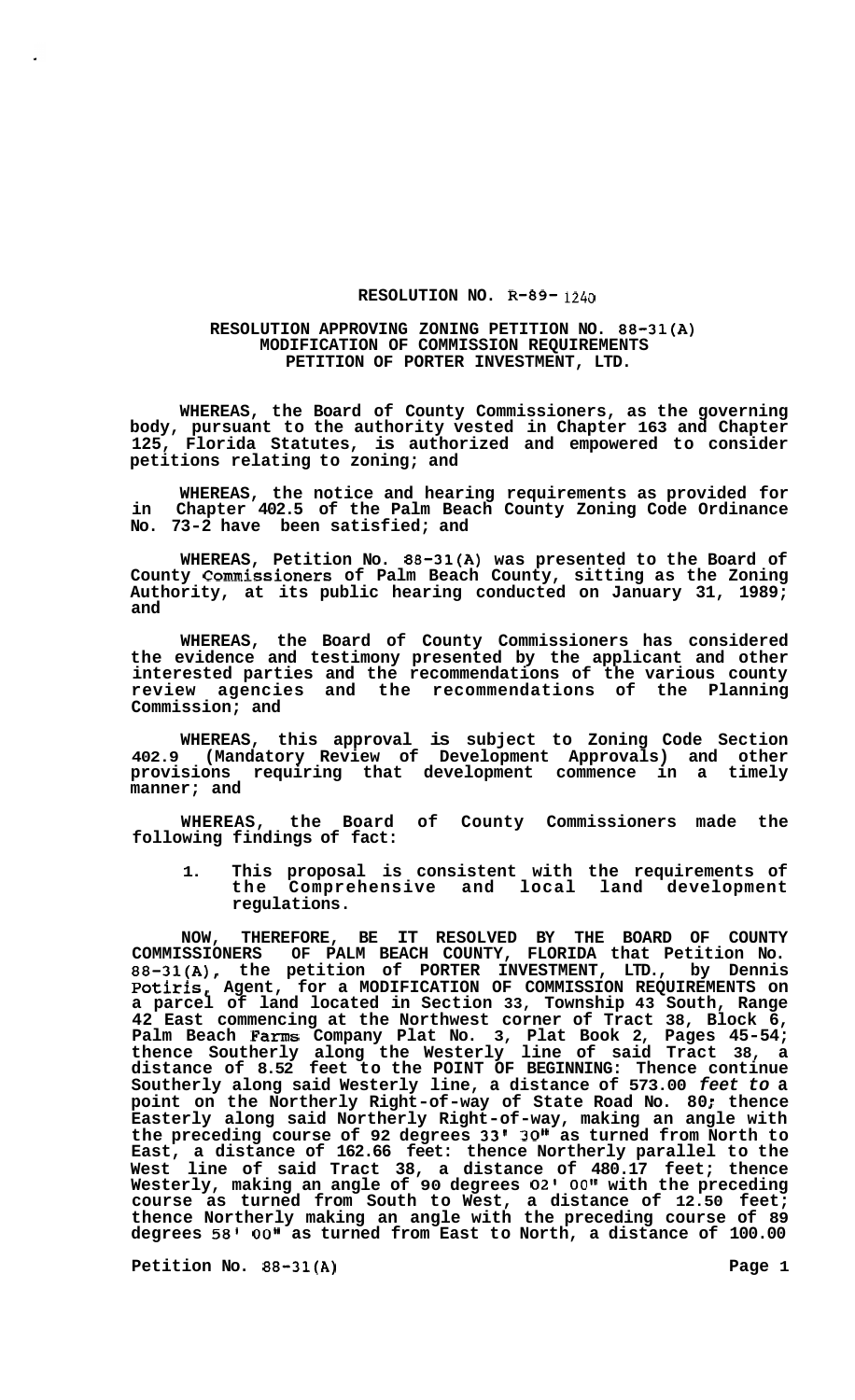**feet; thence Westerly parallel with the North line of said Tract 38, making an angle with the preceding course of 90 degrees** *02' 00"* **as turned from South to West, a distance of 150.00 feet to the POINT OF BEGINNING. Subject to an easement for road purposes over the East 12.50 feet of the South 480.17 feet thereof; and to an ingress and egress easement over the East 25 feet of the West 175 feet of said Tract 38. being located on the north side of Southern Boulevard (SR 80) and bounded on the north by Wallis Street, approximately** *.8* **mile east of Florida's Turnpike (Sunshine State Parkway), in an IL-Light Industrial Zoning District, was approved as advertised, subject to the following conditions:** 

- **1. The developer shall comply with all previous conditions of approval unless expressly modified herein.**
- **2. Conditions l.a., l.b., l.c., and 1.d. of Petition 88-31 (Approved on March 24, 1988) which currently states:** 
	- **Ill. Prior to Site Plan certification, the site plan shall be amended to indicate the following:** 
		- **a. One of three required alternative perimeter landscape strips along the western property 1 ine** ,
		- **b. The location of reserved vegetation on site and specifications noting how these will be preserved,**
		- **C. Relocate one (1) loading berth to northern structure,**
		- **d. Tabular breakdown** *of* **the office spaces, warehouse space, and display space.''**

**is hereby deleted.** 

- **3. Condition No. 2 of Zoning Petition No. 88-31 (Approved on March 24, 1988) which currently states:** 
	- **Iv2. A Unity of Title shall be executed covering the entire site. Two** (2) **copies of the properly executed Unity of Title documents shall be submitted to the Zoning Division simultaneously**  with Site Plan Review Committee application."

**Is hereby deleted.** 

- **4. The petitioner shall comply with all Zoning Code requirements in effect at the time when the right-of- way reservation for Southern Boulevard is conveyed. If necessary the petitioner shall be required to reduce building area to meet minimum parking requirements, landscaping, setbacks, etc.**
- **5. Condition No. 10 of Petition No. 88-31 which presently states:**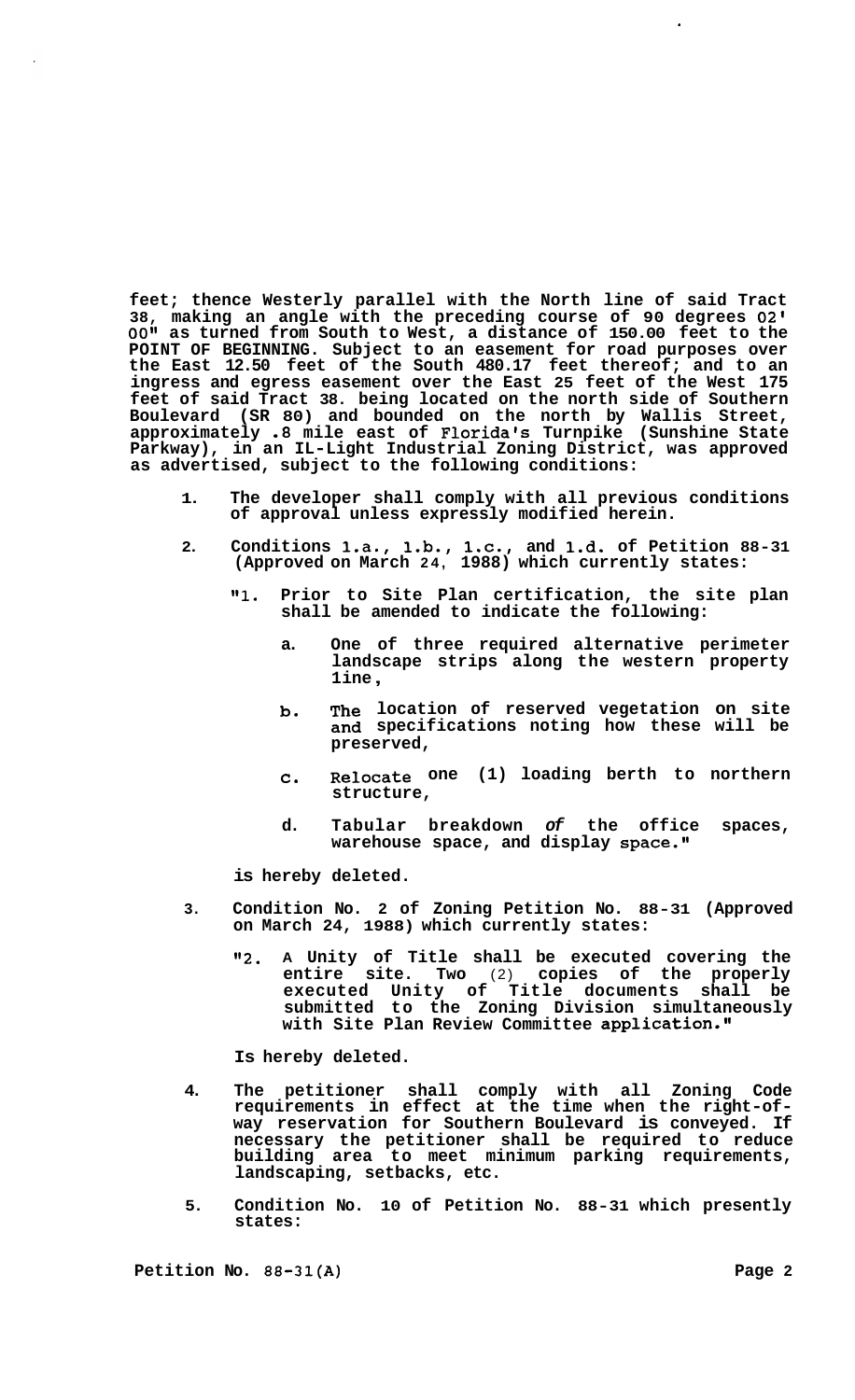**l11O.** Within **90** days of approval of this project, the property owner shall convey to Palm Beach County by road right-of-way warranty deed for Southern Boulevard, **220** feet north **of** the existing north right-of-way line **of** the West Palm Beach Canal free **of** all encumbrances and encroachments. Petitioner shall provide Palm Beach County with sufficient documentation acceptable to the Land Acquisition Division to ensure that the property is free of all encumbrances and encroachments. Right-of-way conveyances shall also include "Safe Sight Corners<sup>11</sup> where appropriate at intersections as determined by the County Engineer."

 $\mathcal{L}_{\mathcal{A}}$ 

is hereby amended to read:

"Within **90** days of approval of this project, the property owner shall convey to Palm Beach County by road right-of-way warranty deed for Southern Boulevard, **120** feet north of the north right-of-way line of the West Palm Beach Canal free of all encumbrances and encroachments. Property owner shall provide Palm Beach County with sufficient documentation acceptable to the Right-of-way Acquisition Section to ensure that the property is free of all encumbrances and encroachments. Right-of-way conveyances shall also include "Safe Sight Corners" where appropriate at intersections as determined by the County Engineer. In addition, the property owner agrees to reserve an additional **100** feet of right-of-way (total **220** feet). Terms **of** this future agreement shall be executed by the property owner and Palm Beach County prior to site plan certification in the form of an agreement entitled "Restrictive Covenants for Southern Boulevard Right-of-Way". Said agreement shall be subject to approval by the County Attorney's Office."

**6.** Condition **No. 11** of Petition **No. 88-31** which presently states:

Condition **No. 11** of Petition **No. 88-31** which presently<br>states:<br>"11. The property owner shall pay a Fair Share Fee in<br>the amount and manner required by the "Fair Share Contribution for Road Improvements Ordinance" as it presently exists or as it may from time to time be amended. The Fair Share Fee for this project presently is **\$2,384.00 (89** trips **X \$26.79** per trip)."

is hereby amended to read:

"The Developer shall pay **a** Fair Share Fee in the amount and manner required by the "Fair Share Contribution for Road Improvements Ordinance" as it presently exists or as it may from time to time be amended. The Fair Share Fee for this project presently is **\$5,519.00 (206** trips **X \$26.79** per trip) **.If** 

**7. In** addition the Developer shall contribute the amount *of* **\$689.00 as** established in Article **V** Section **3** 

Petition **No. 88-31(A)** Page **3**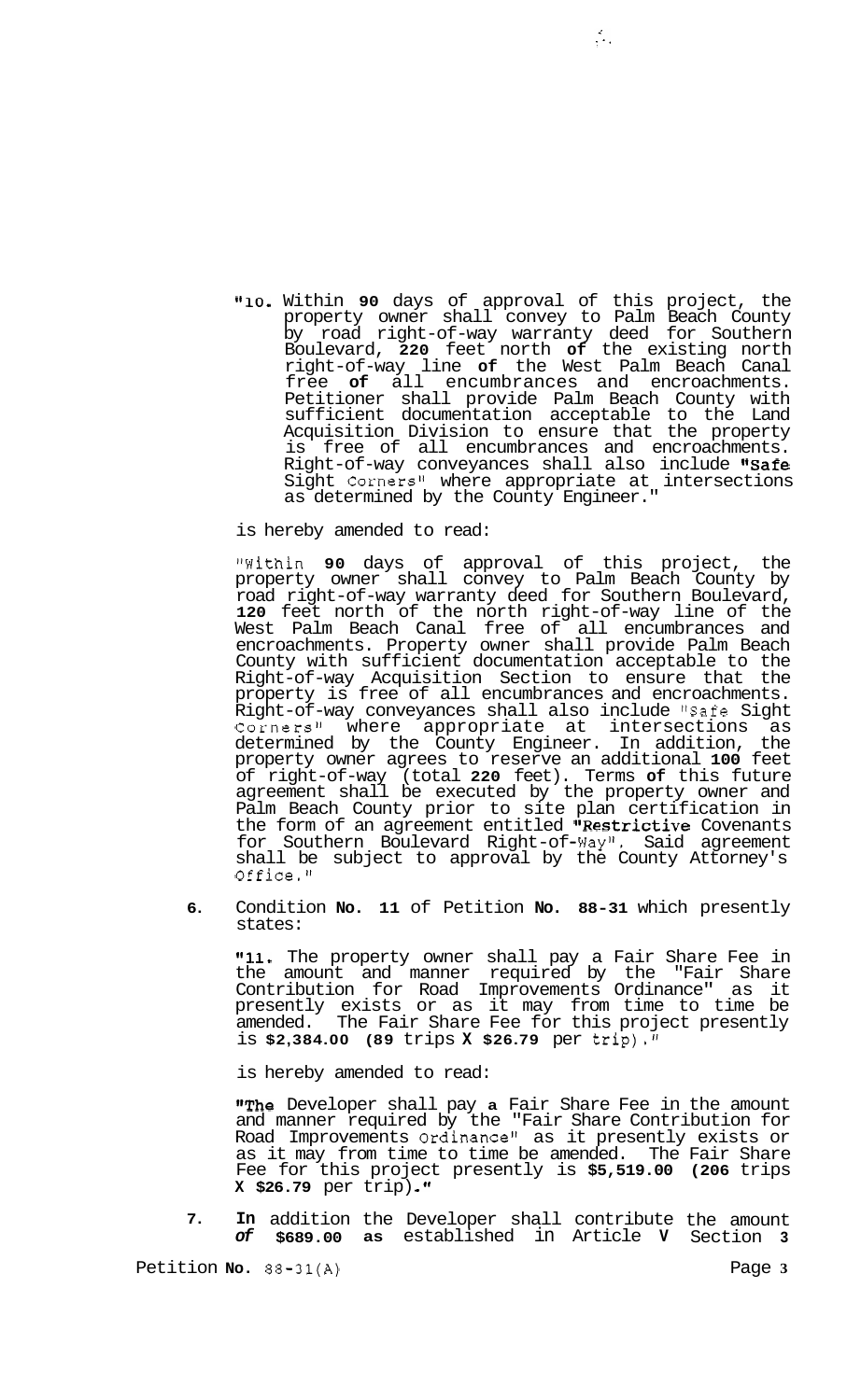(Insignificant Project Standard) of the Traffic Performance Standards Code. These total funds of **\$6,200.00** shall be paid prior to the issuance of the first Building Permit.

- *8.* If the "Fair Share Contribution for Road Improvements Ordinance" is amended to increase the Fair Share Fee, this additional amount of **\$689.00** shall be credited toward the increased Fair Share Fee.
- **9.** The petitioner shall submit a tree survey, dearly locating and detailing specific trees to be preserved and/or relocated, to the Zoning Division prior to the issuance of a building permit.
- **10.** The owner, occupant or tenant of the facility shall participate in an oil recycling program which i.nsures proper re-use or disposal of waste oil.
- **11.** Prior to site plan certification, the petitioner shall revise the "Restrictive Covenant for Southern Boulevard Right-of-Way" to stipulate that the County shall bear no financial responsibility for the removal of nonconforming structures.
- **12** Failure to comply with the conditions herein may result in the denial **or** revocation of a building permit: the issuance of a stop work order; the denial **of** a Certificate of Occupancy on any building or structure; or the denial **or** revocation of any permit or approval for any developer-owner, commercial-owner, lessee, or user of the subject property. Appeals from such action may be taken to the Palm Beach County Board of Adjustment or as otherwise provided in the Palm Beach County Zoning Code.

 $\sim 100$